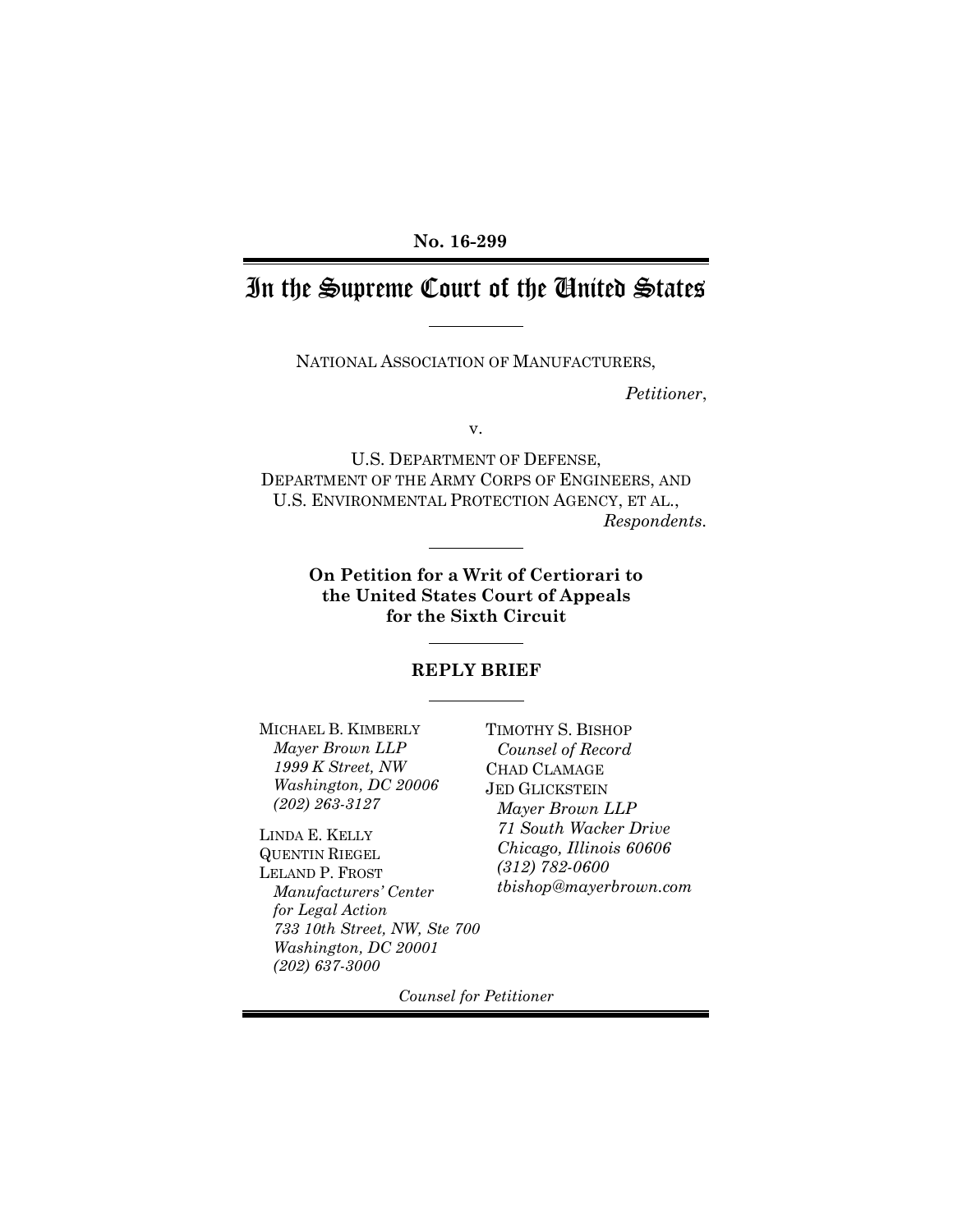## **TABLE OF CONTENTS**

i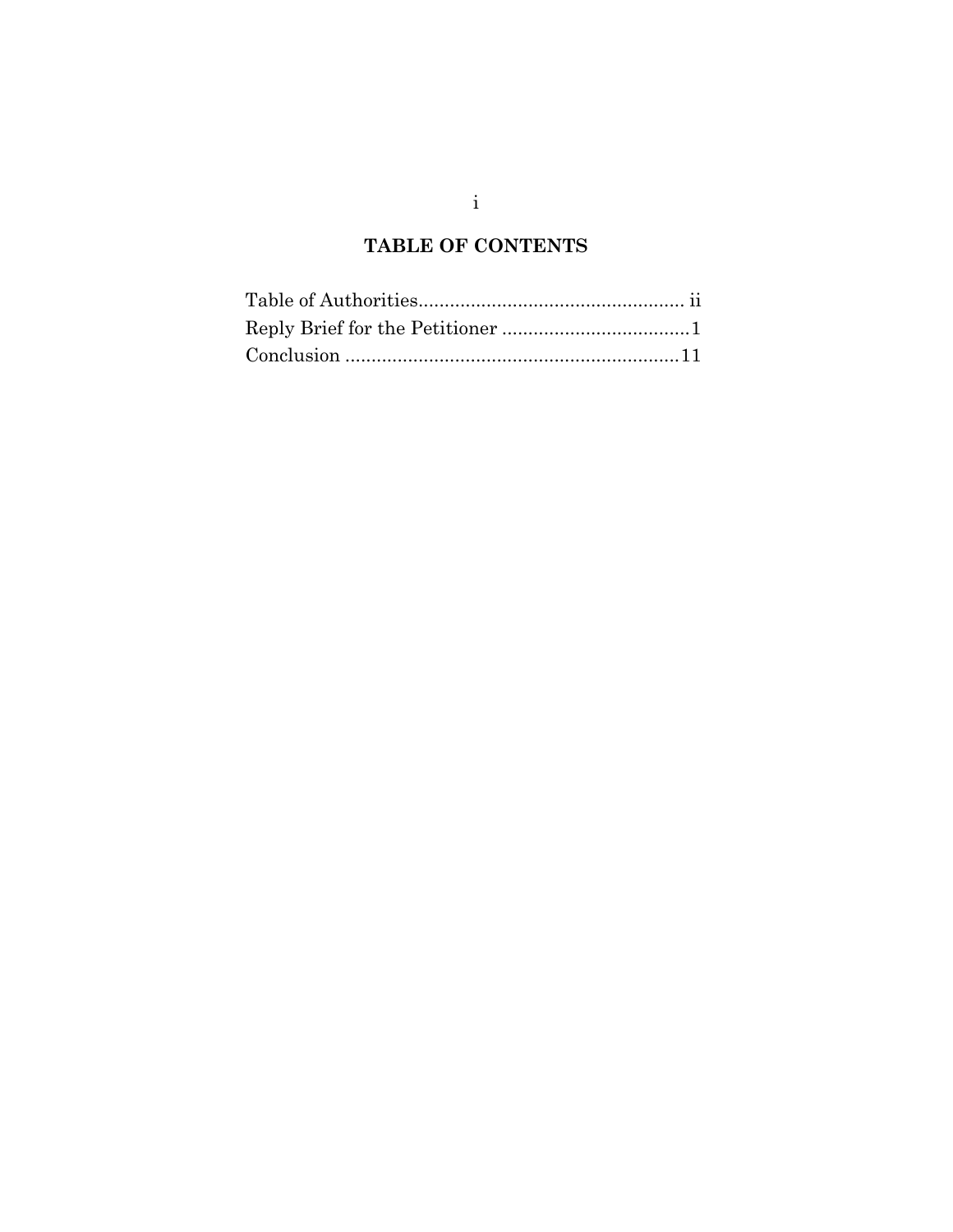## **TABLE OF AUTHORITIES**

# **Page(s)**

## **Cases**

| American Farm Bureau Federation v. EPA,                                            |
|------------------------------------------------------------------------------------|
| American Paper Institute v. EPA,                                                   |
| Crown Simpson Pulp Co. v. Costle,                                                  |
| Direct Marketing Ass'n v. Brohl,                                                   |
| E.I. du Pont de Nemours Co. v. Train,                                              |
| Friends of the Everglades v. EPA,<br>699 F.3d 1280 (11th Cir. 2012) passim         |
| Hamilton-Brown Shoe Co. v. Wolf Bros.,                                             |
|                                                                                    |
| Lapides v. Bd. of Regents of Univ. Sys.                                            |
| National Cotton Council of America v. EPA,<br>553 F.3d 927 (6th Cir. 2009) 1, 7, 8 |
| North Dakota v. EPA,                                                               |

ii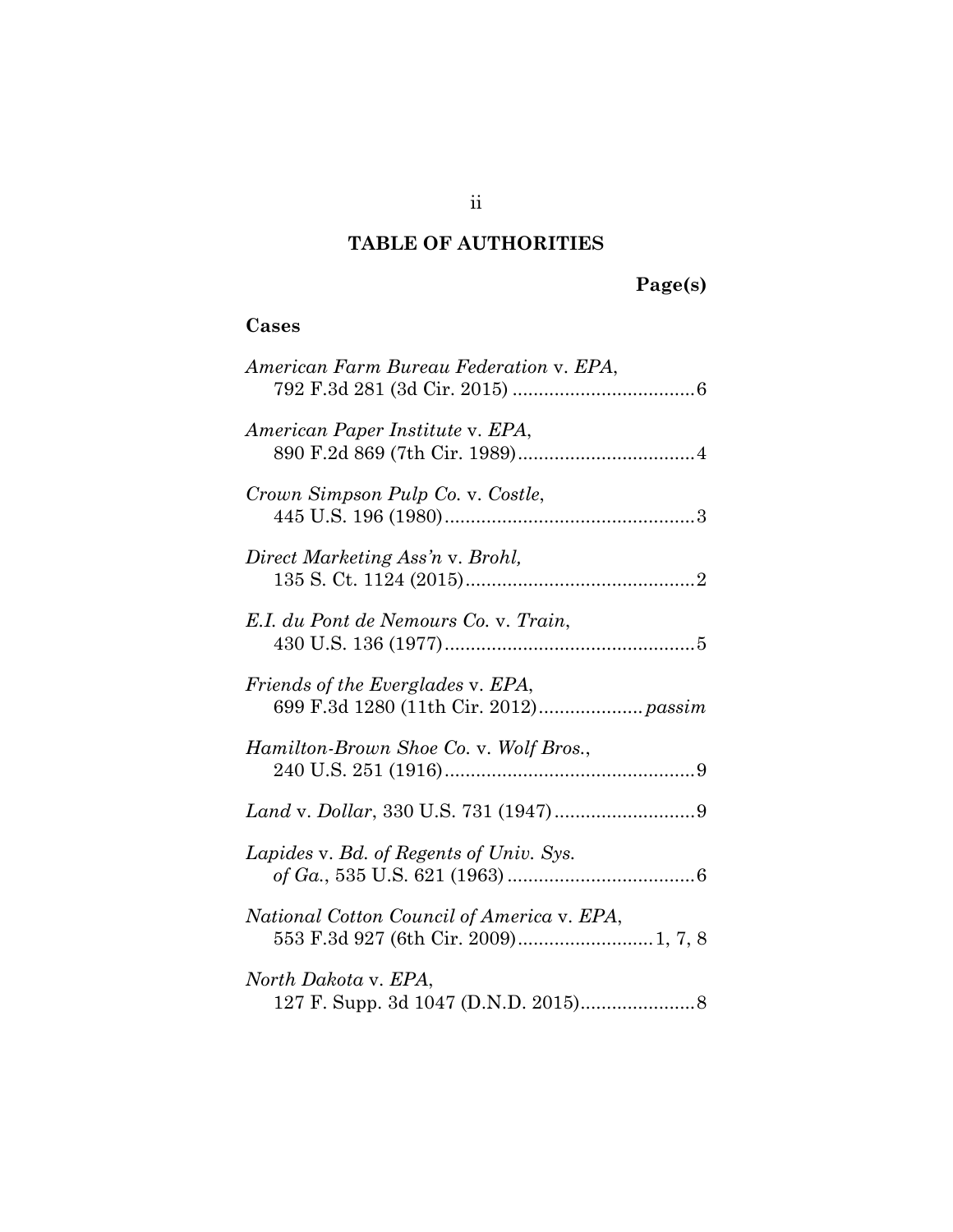| Nowak v. United States, 356 U.S. 660 (1958)  4 |
|------------------------------------------------|
| Nw. Envtl. Advocates v. EPA,                   |
|                                                |
| Universal Health Servs., Inc. v. United        |

# **Statutes and Regulations**

| 33 U.S.C.                                       |
|-------------------------------------------------|
|                                                 |
|                                                 |
|                                                 |
|                                                 |
|                                                 |
|                                                 |
|                                                 |
|                                                 |
|                                                 |
| Clean Water Rule: Definition of "Waters of      |
| <i>the United States,</i> " 80 Fed. Reg. 37,054 |
|                                                 |
| <b>Miscellaneous</b>                            |
|                                                 |
| President-Elect Donald J. Trump                 |
| Transition, <i>Energy Independence</i> ,        |
| https://greatagain.gov/energy-                  |
| independence-69767de8166#.5orwmlrxk10           |

# iii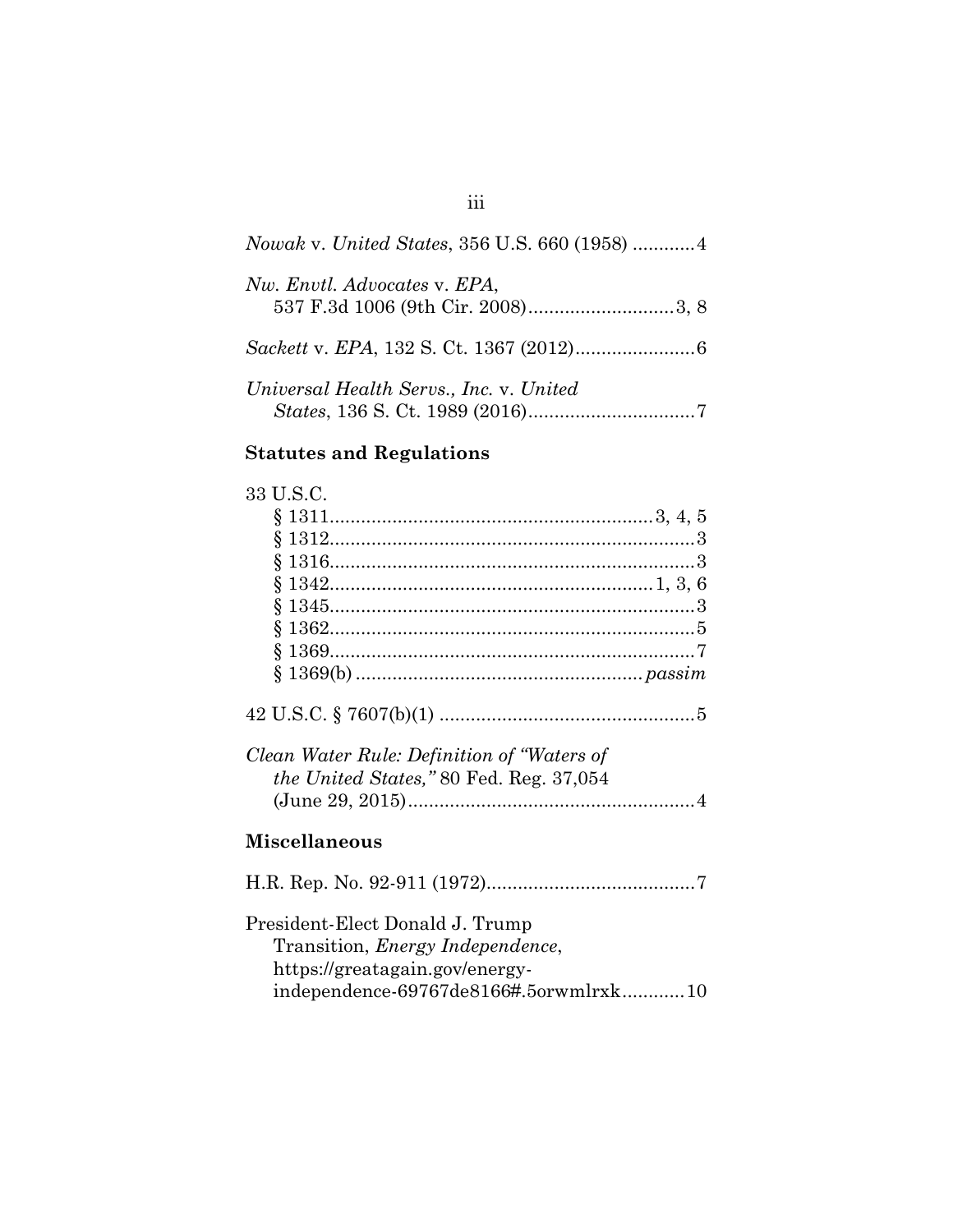| Scalia & Garner, READING LAW: THE<br>INTERPRETATION OF LEGAL TEXTS (2012)4 |
|----------------------------------------------------------------------------|
| Shapiro et al., SUPREME COURT PRACTICE                                     |

## iv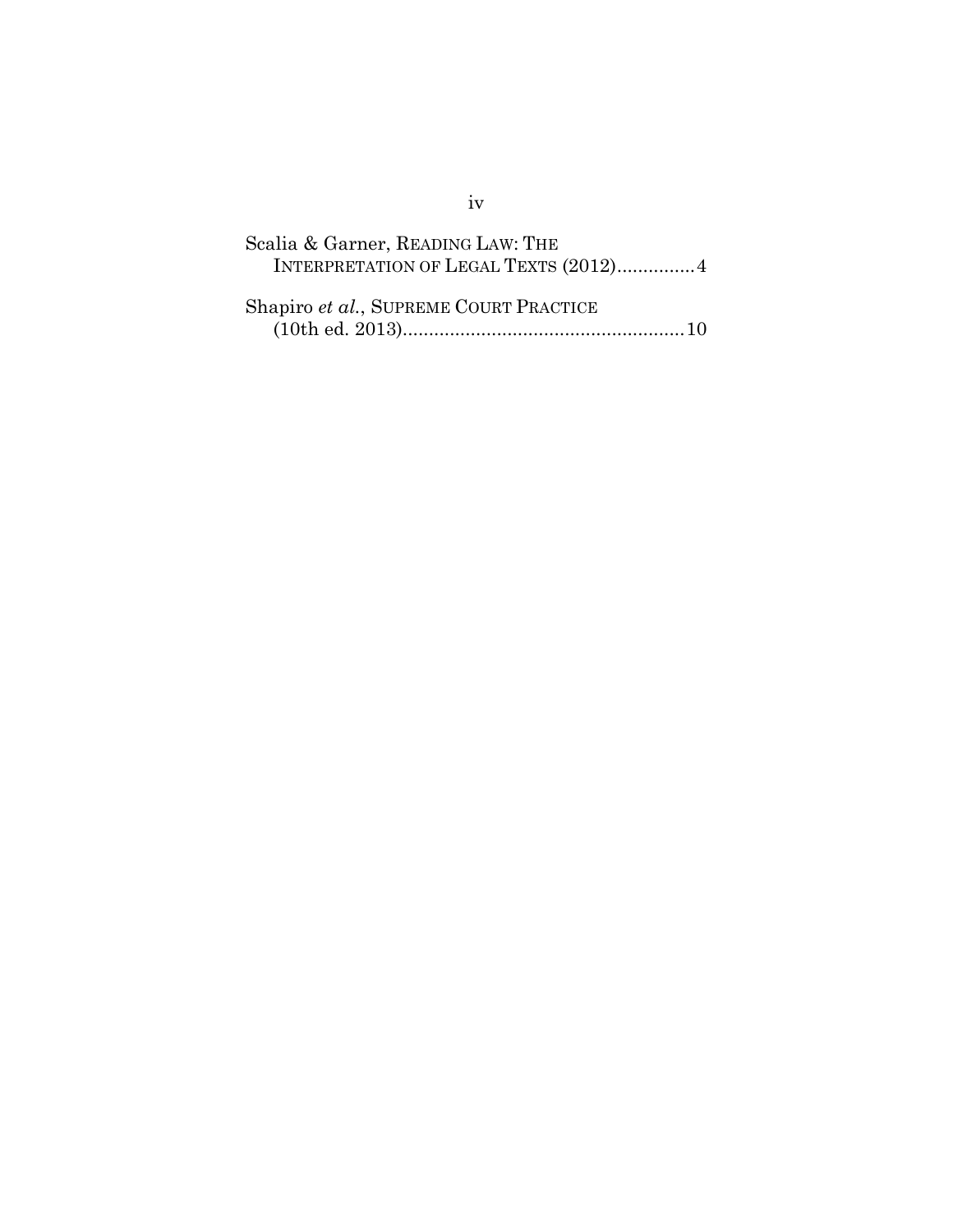#### **REPLY BRIEF FOR THE PETITIONER**

The agencies concede (at 6-8) that the Sixth Circuit held that it does *not* have original jurisdiction over challenges to the WOTUS Rule under Section 1369-  $(b)(1)(E)$  because that Rule does not "approv[e] or promulgat[e] any effluent" or "other limitation." Yet they devote much of their brief in opposition to arguing that the Sixth Circuit's holding on this point *was incorrect*. See U.S. Br. 11-14, 16-17.

The agencies concede (at 8) that the *sole* reason that the Sixth Circuit found jurisdiction under Section 1369(b)(1)(F), which grants courts of appeals original jurisdiction in challenges to agency action "issuing or denying any permit under section 1342," is because Judge Griffin—though he concluded that Subsection (F) "on its face" "simply does not apply here"—believed he was bound by prior circuit precedent in *National Cotton* to hold otherwise. Pet. App. 33a, 38a-40a.

The agencies concede that "the Eleventh Circuit's ruling in *Friends of the Everglades* conflicts with the Sixth Circuit's decision in *National Cotton*," which was the outcome-determinative precedent below. U.S. Br. 21. And though they now try to distance this case from *Friends* by arguing that the latter involved a rule defining exclusions from CWA permitting requirements, in *Friends* itself the agencies told this Court that "the Rule [at issue there] also imposes limits on point sources." U.S. Reply Br. 11, No. 13-10.

No wonder that, as the agencies also concede (at 19 n.2), district courts have stayed their rulings pending action by this Court. The jurisdictional question is a swamp that routinely mires challenges to CWA rules in inefficient, multi-court litigation over where the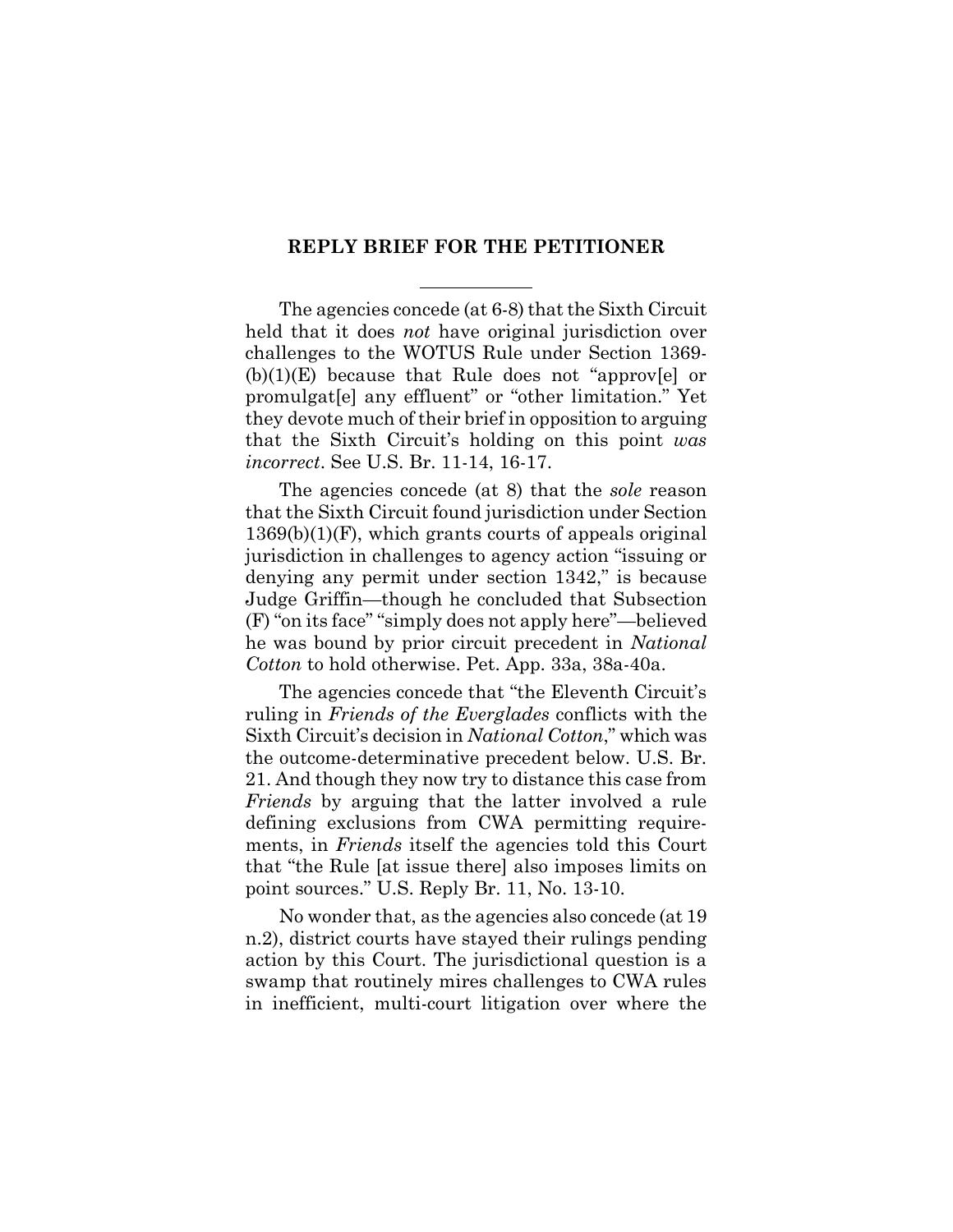challenge belongs. Pet. 26-28; AFBF Resps. Br. 7-9. This uncertainty wastes party, agency, and judicial time and resources on an issue that the fractured 1-1-1 decision below does nothing to resolve. "'[J]urisdictional rules should be clear'" (*Direct Marketing Ass'n* v. *Brohl,* 135 S. Ct. 1124, 1133 (2015)); only this Court's intervention can clarify Section 1369(b)(1). See State Resps. Br. 22-26.

The agencies do not dispute the importance of the question presented. Nor could they, having told this Court when urging review in *Friends of the Everglades* that jurisdiction over CWA rule challenges is "an issue of recurring and exceptional importance." U.S. Reply Br. 1, No. 13-10; see also *id.*, U.S. Pet. for Cert. 9 (this Court has previously granted certiorari "'because of the importance of determining the locus of judicial review of the actions of EPA,'" which has "significant consequences"). The importance of resolving the question presented is confirmed by the briefs submitted by respondents supporting the NAM's petition. Those briefs were filed on behalf of no fewer than 31 States, as well as by industry groups and corporations representing a diverse array of American businesses including agriculture, forestry, minerals extraction and processing, energy, and home and infrastructure building.

The question presented satisfies every criterion for Supreme Court review and cries out for immediate resolution. None of the agencies' arguments to the contrary pass muster.

1. The agencies are wrong in arguing (at 10-19) that Section 1369(b)(1) grants the Sixth Circuit jurisdiction.

a. The agencies offer no textual defense of the panel's erroneous exercise of jurisdiction under Section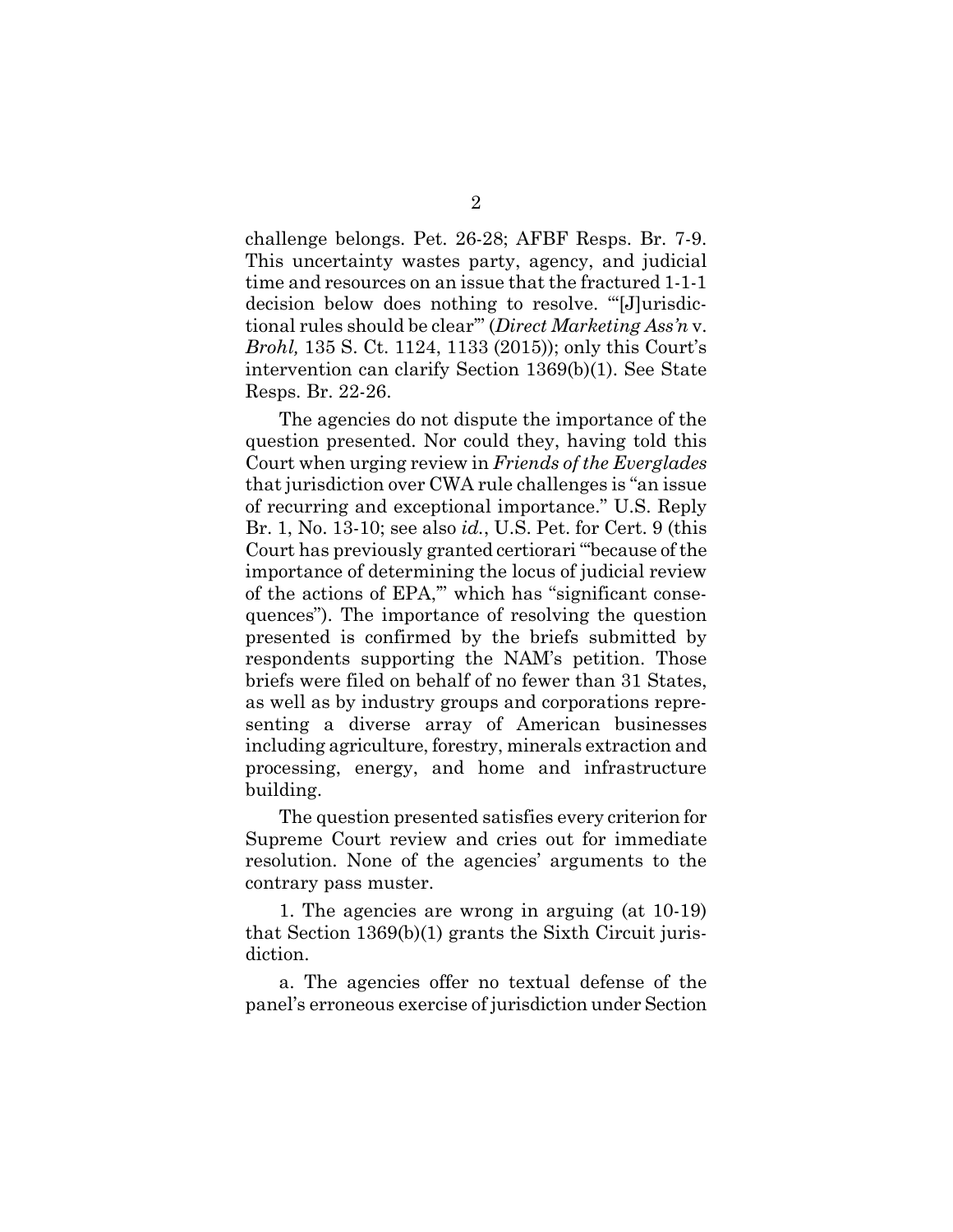1369(b)(1)(F), which applies to EPA actions "issuing or denying any permit under section 1342." There is none. Each panel member understood that Subsection (F) by its plain meaning does not apply. See Pet. App. 17a (McKeague, J.) (no jurisdiction under "a strictly literal application"); *id.* 39a (Griffin, J.) ("On its face, subsection (F) clearly does not apply"); *id.* 45a (Keith, J.) (no jurisdiction "under the plain meaning"). That "should end the analysis." *Id.* 39a (Griffin, J.).

The agencies instead seek a "pragmatic construction" of Section 1369(b)(1)(F) under *Crown Simpson Pulp*. U.S. Br. 11. But they mistakenly claim that decision "authorize[s] original jurisdiction in the courts of appeals of EPA actions that *directly affect* CWA permitting decisions." *Ibid.* (emphasis added). *Crown Simpson* did no such thing. It narrowly held that EPA's vetoes of state-proposed Section 1342 permits for a single facility fell within Section 1369(b)(1)(F) because they had "the precise effect" of a denial of permits in states where EPA issues permits. 445 U.S. at 196. Unlike permit vetoes, the WOTUS Rule does not functionally deny permits. The majority below and many other courts have rejected the agencies' misreading of *Crown Simpson*. See Pet. App. 40a (Griffin, J.) (*Crown Simpson* "simply does not apply"); *id.* 45a (Keith, J.) (same); *Nw. Envtl. Advocates* v. *EPA*, 537 F.3d 1006, 1016 (9th Cir. 2008) (*Crown Simpson* "understood functional similarity in a narrow sense"); *Friends of the Everglades* v. *EPA*, 699 F.3d 1280, 1287- 1288 (11th Cir. 2012).

b. The agencies incorrectly argue, contrary to the decision below, that jurisdiction lies under Section 1369(b)(1)(E), which covers EPA actions "approving or promulgating any effluent limitation or other limitation under section 1311, 1312, 1316, or 1345." But the agencies' assertion (at 13) that the WOTUS Rule is an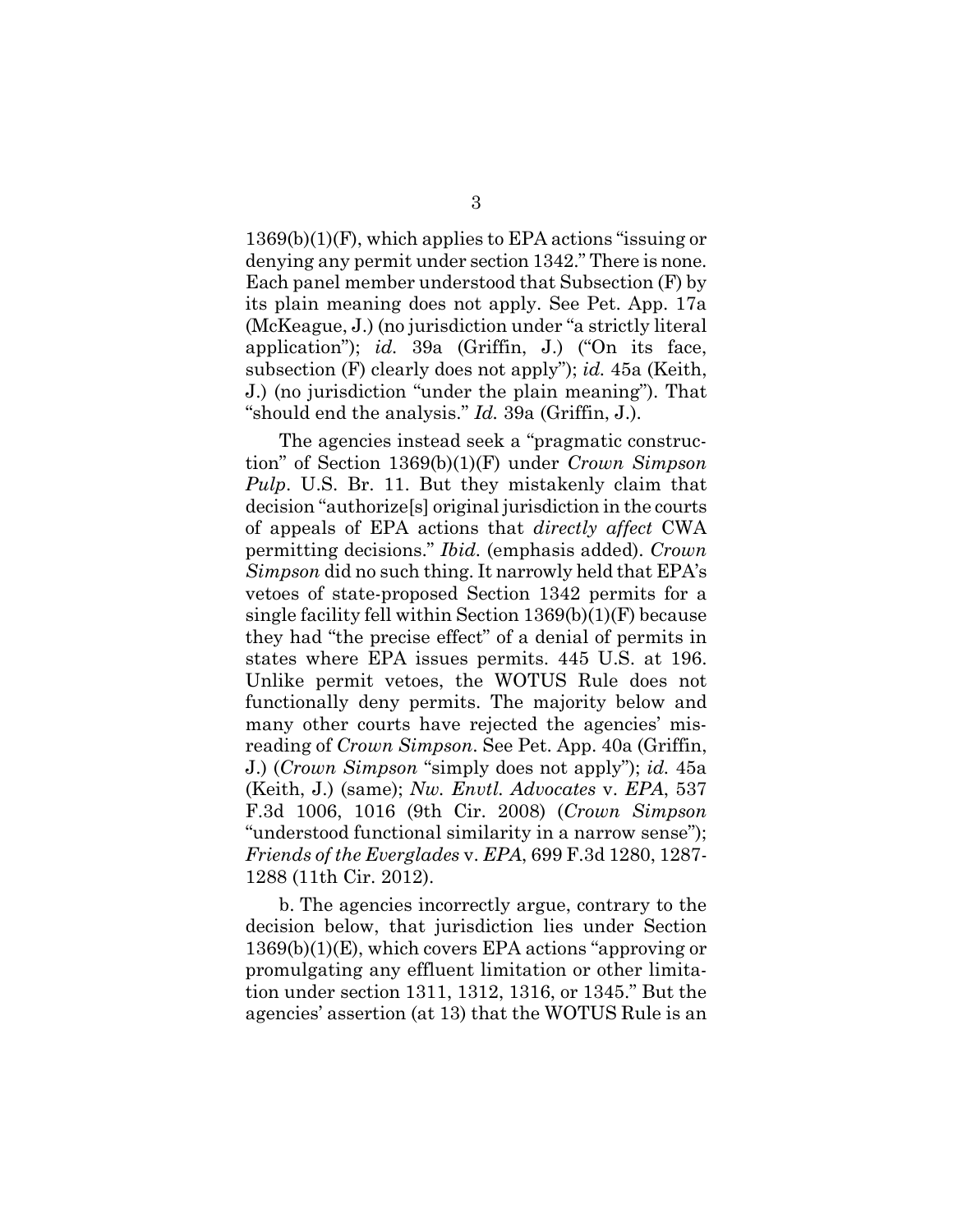"other limitation under section 1311" is "not compelling," as even Judge McKeague concluded. Pet. App. 9a.

The Rule is no "limitation" at all. The agencies concede that it is "not self-executing" but merely "helps to delineate the practical scope" of the Act. U.S. Br. 14, 16. As Judge Griffin explained, it is "circular" to claim that a regulation defining the Act's "jurisdictional reach" is a "'limitation<sup>'</sup>" under" the Act. Pet. App. 32a. And while the agencies now assert (at 16) that the Rule "triggers the Act's prohibitions and permitting requirements," they said the opposite when they issued the Rule: it "does not establish any regulatory requirements" and "imposes no enforceable duty" on "the private sector." 80 Fed. Reg. at 37,054, 37,102.

Because it is not similar to an "effluent limitation," the Rule also is not an "other limitation." The agencies argue (at 16-17) that *ejusdem generis* does not apply because "'two or more things'" did not precede the term "other limitation." But *ejusdem generis* applies even when one specific term precedes a general term. *E.g.*, *Nowak* v. *United States*, 356 U.S. 660, 664 (1958). Moreover, "[a] general tag-on renders a single specific word superfluous no less than a series of words." Scalia & Garner, READING LAW: THE INTERPRETATION OF LEGAL TEXTS 206 (2012). Accordingly—and even if *noscitur a sociis* is the better canon—"effluent limitation" still constrains "other limitation." See States Resps. Br. 14. Congress would not have said "any effluent limitation or other limitation" if it meant "any limitation." Its inclusion of the words "effluent limitation" must be given meaning. See *Am. Paper Inst.* v. *EPA*, 890 F.2d 869, 877 (7th Cir. 1989) (interpreting "other limitation" as "restricted to limitations directly related to effluent limitations").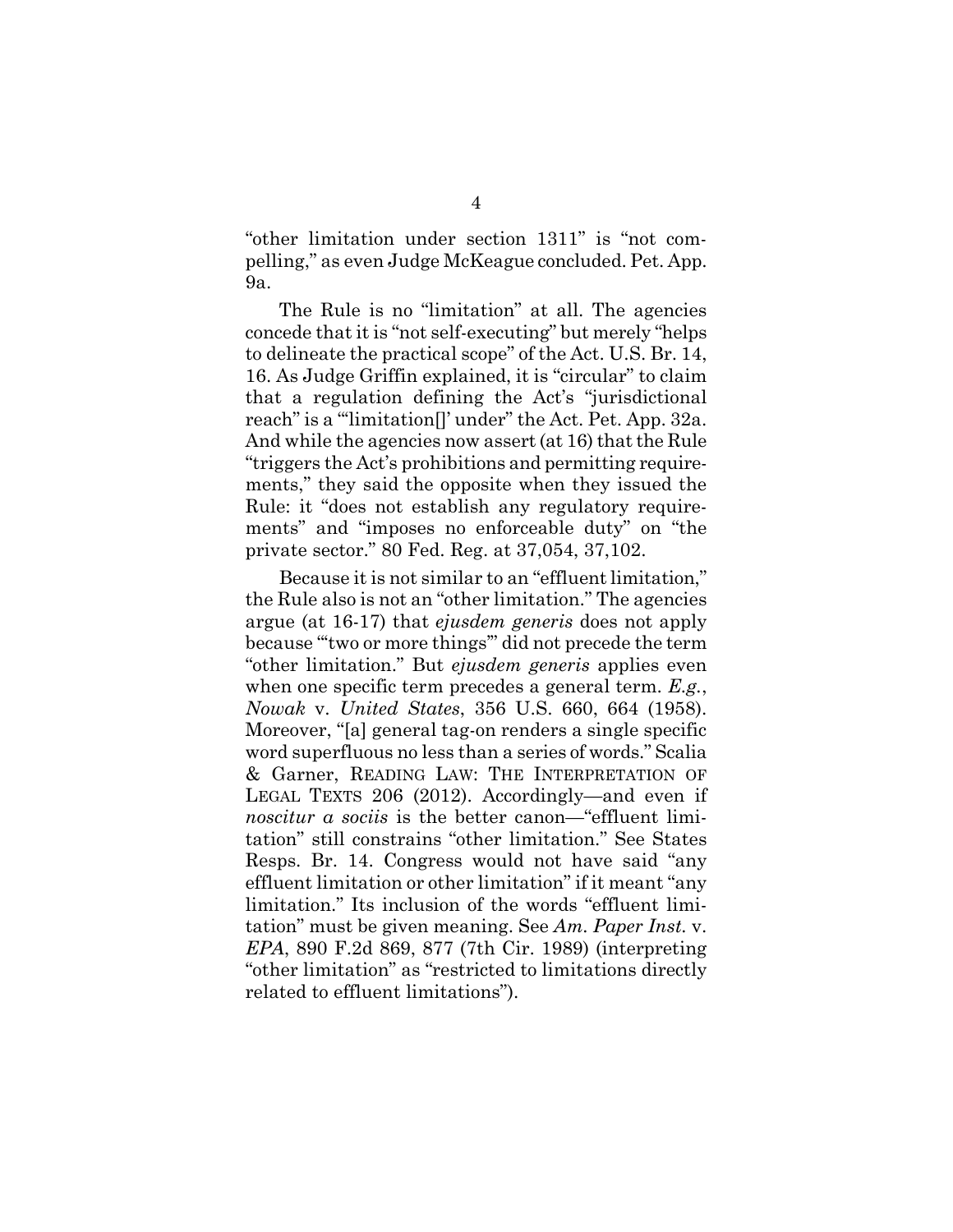The agencies' claim (at 13) that the WOTUS Rule was issued "under Section 1311" is wrong. See Pet. App. 31a (Judge Griffin explained that the Rule "does not emanate" from Section 1311). The Rule defines a phrase that appears exclusively in Section 1362. To be sure, it *impacts* Section 1311, as it does many other CWA sections; but that does not make it issued "under" Section 1311, which governs technology-based effluent limitations.

This Court's decision in *E.I. du Pont de Nemours* confirms the point. There, this Court held that industry-wide effluent limitations that were *actually* issued under Section 1311 "unambiguously" fell within Subsection (E). 430 U.S. at 136. In so ruling, the Court avoided the "perverse situation in which the court of appeals would review numerous individual actions issuing or denying permits \* \* \* but would have no power of direct review of the basic regulations governing those individual actions." *Ibid.* But as Judge Griffin explained, this Court's "policy reason came *after* a plain textual" analysis of Subsection (E). Pet. App. 35a. The agencies would turn *du Pont* on its head by allowing the agencies' preferred policy to *supplant* plain statutory language. *Ibid.*

c. The agencies have no answer to our argument that Congress would not have enumerated seven narrow categories of agency action as directly reviewable in the courts of appeals if it broadly intended direct review of every regulation affecting permitting. See Pet. 19-20 (citing cases). Nor do they acknowledge that the Clean Air Act expressly authorizes the court of appeals to review *any* "nationally applicable regulations" (42 U.S.C. § 7607(b)(1))—language conspicuously absent from the CWA. Both points confirm the agencies' misreading.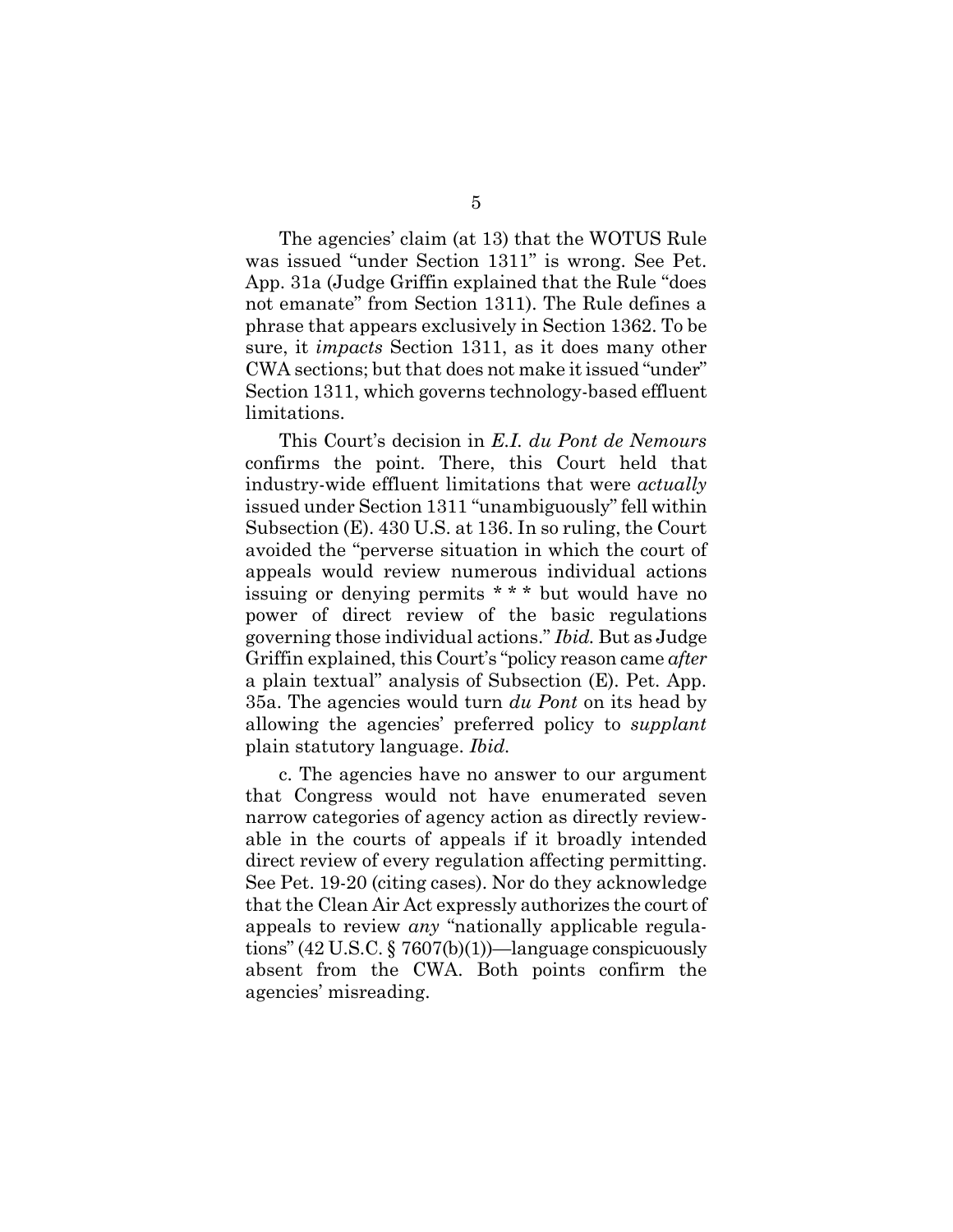d. The agencies' "limitless" interpretation of Section 1369(b)(1) is evident in their failed attempts to cabin the statute. They cite *Sackett* v. *EPA*, 132 S. Ct. 1367 (2012), and *American Farm Bureau Federation* v. *EPA*, 792 F.3d 281 (3d Cir. 2015), as challenges properly brought in district courts. U.S. Br. 18. But under their reading, both challenges should have been filed in the courts of appeals.

The *Sackett* plaintiffs challenged EPA's determination that property contained "jurisdictional wetlands" and that they had violated Section "1311" by adding fill material without a "permit." 132 S. Ct. at 1370-1371. EPA had "identif[ied] the locations where the CWA's prohibitions apply and where permits are required" the agencies' test for jurisdiction under Section 1369(b)(1). U.S. Br. 11. Under that analysis, this Court lacked subject-matter jurisdiction in *Sackett*.

*Farm Bureau* challenged an EPA regulation that imposed "pollution limits to specific point sources" that are "regulated" under Section "1342." 792 F.3d at 302. The regulation thus "impose[d] limitations essential to the proper operation of the [Section 1342] permitting system or directly govern[ed] the issuance of those permits." U.S. Br. 18. Under the agencies' reading, the regulation therefore should have been "reviewable under Section 1369(b)(1)." *Ibid.*

As these examples demonstrate, there is no end to the agencies' atextual logic. "[J]urisdictional rules should be clear." *Lapides*, 535 U.S. at 621. But the agencies' interpretation would inject jurisdictional uncertainty into every CWA suit.

e. The agencies' response (at 18) to our argument that the panel's ruling deprives the parties, agencies, and courts of the benefits of multilateral review of agency rulemaking is simply that "Congress made a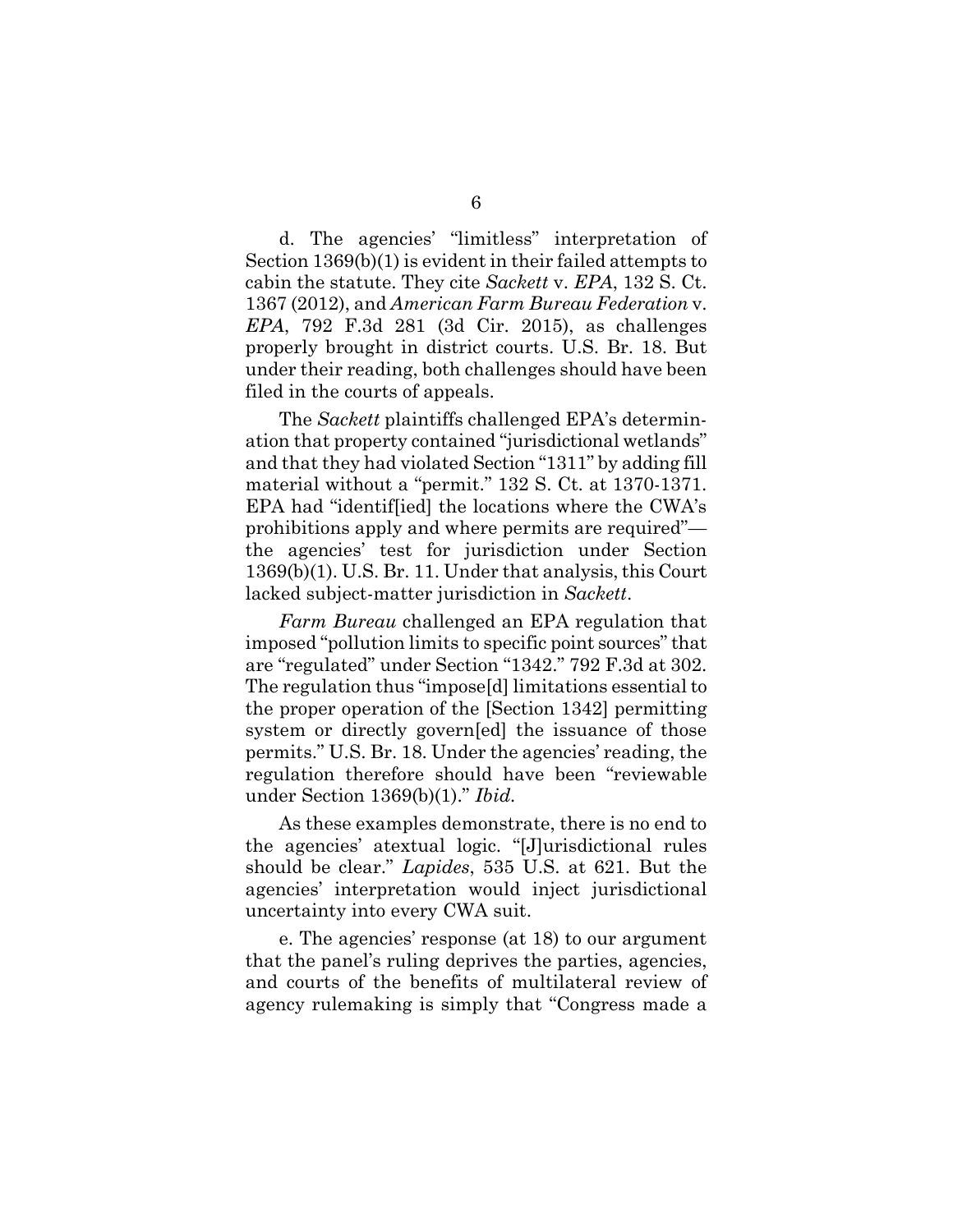different judgment in enacting Section 1369(b)(1)." But that begs the question whether Congress intended the WOTUS Rule to fall within Section 1369(b)(1). And the agencies' citation (at 19) to a statement in the House report that Section 1369(b) "establish[es] a clear and orderly process for judicial review'" ignores the fact that the very next paragraph clarifies that "inclusion of section [1369] is not intended to exclude judicial review" that is "otherwise permitted by law," including under the APA. H.R. Rep. No. 92-911, at 136 (1972).

Regardless, "policy arguments cannot supersede the clear statutory text." *Universal Health Servs., Inc.* v. *United States*, 136 S. Ct. 1989, 2002 (2016). Because the WOTUS Rule falls outside Section 1369(b)(1)'s plain language, the Sixth Circuit erred in exercising jurisdiction.

2. The agencies acknowledge (at 21) that a circuit conflict exists: "the Eleventh Circuit's ruling in *Friends of the Everglades* conflicts with the Sixth Circuit's decision in *National Cotton*." Their claim (at 22) that this conflict is "not implicated here" is incorrect. Judge Griffin—the deciding vote below—would have found "jurisdiction lacking" "[b]ut for *National Cotton*." Pet. App. 39a. The conflict was outcome determinative.

The agencies (at 20-22) argue that *Friends* concerned an "'exemption from the permit program'" and that "[u]nlike the regulation" in *Friends*, the WOTUS Rule "restricts pollutant dischargers." Each part of that analysis is incorrect. First, as the government represented to this Court in *Friends*, the regulation there "impose[d] limits on point sources." U.S. Cert. Reply Br. 11, No. 13-10. Second, as the agencies acknowledge (at 4), the WOTUS Rule "maintains" and "adds additional categorical exclusions" under the CWA. Indeed, petitioners in the Sixth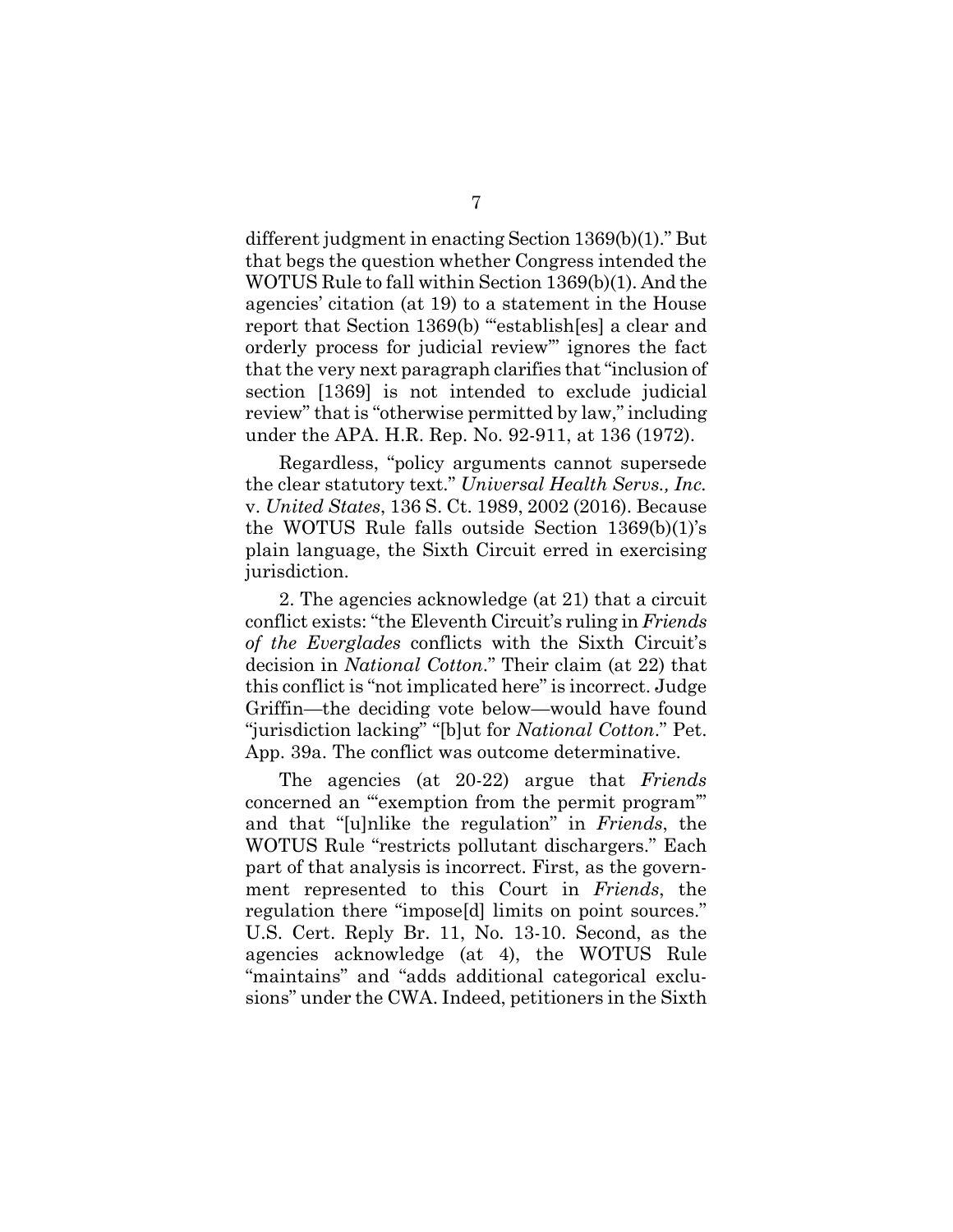Circuit are challenging those exclusions. See Br. of Nat'l Wildlife Fed'n 5 (6th Cir.). Even if there were a "distinction between limitations and exemptions" (U.S. Br. 22 n.4), the panel's decision to review the WOTUS Rule *still* conflicts with *Friends*.

The agencies fail to distinguish the Ninth Circuit's ruling in *Northwest Environmental Advocates* for the same reason. Indeed, Judge Griffin cited *Northwest Environmental Advocates* in highlighting the "problems with extending jurisdiction to cover the [WOTUS] Rule" since the Rule "identifie[s] situations" where "there would never be permit decisions." Pet. App. 41a-42a. The Ninth Circuit firmly rejected the "'expansive application'" of Section 1369(b)(1) that the agencies advocate here. 537 F.3d at 1015.<sup>1</sup>

In brushing aside *North Dakota* v. *EPA*, 127 F. Supp. 3d 1047 (D.N.D. 2015), which held that courts of appeals *lack* jurisdiction to review the WOTUS Rule, the agencies (at 19 n.2) fail to note that the district court there *denied* their renewed motion to dismiss *after* the Sixth Circuit panel voted to exercise jurisdiction. The district court stayed the case "pending any further decision" by the "Supreme Court," confirming that this conflict remains live. Order, Dkt. No. 156, No. 3:15-cv-59 (D.N.D. May 24, 2016).

3. The agencies do not deny the immense importance of the question presented. Nor could they. They admit that the government petitioned this Court to interpret Section 1369(b)(1) in *Friends of the*

<sup>&</sup>lt;sup>1</sup> The agencies misrepresent (at 20) that Judge Griffin concluded the Sixth Circuit's decision did "not 'diverge[] from the predominant view of the other circuits.'" In fact, Judge Griffin found *National Cotton* in conflict with *Friends of the Everglades* and *Northwest Environmental Advocates* and believed that *Friends*' criticisms of *National Cotton* "have merit." Pet. App. 43a.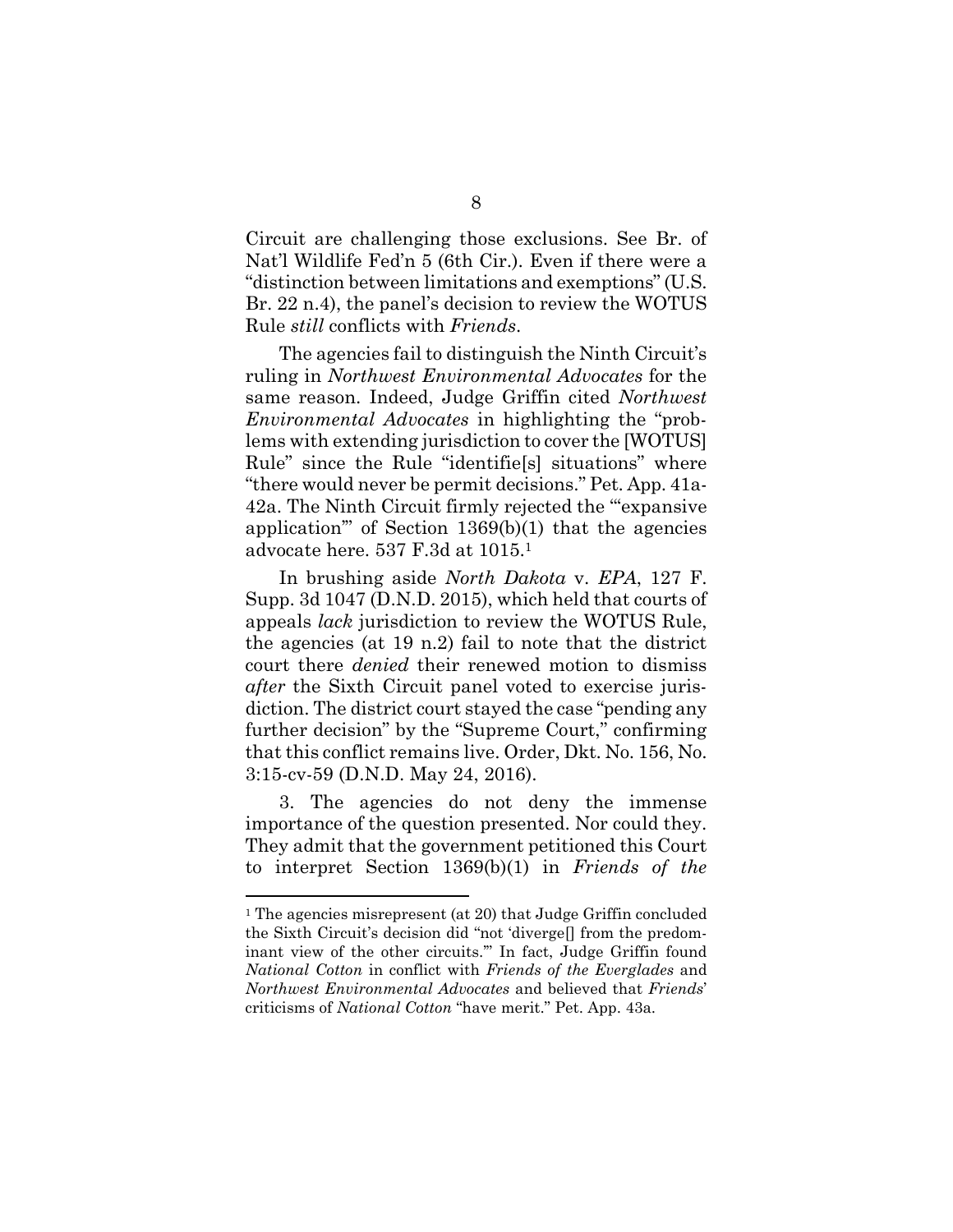*Everglades*. U.S. Br. 21 n.3. And they recognize (at 3) that the WOTUS Rule would "pla[y] a central role in defining the reach" of the CWA. The briefs of 31 States and numerous industry groups and corporations as respondents in support of the petition confirm the importance of the jurisdictional issue.

The agencies argue (at 19) that the petition "embraces" "extended uncertainty," but overlook that extended uncertainty is the current norm in CWA litigation. Challengers to agency actions under the CWA routinely file duplicative suits in the district courts and courts of appeals because they cannot predict which court will decide that it has exclusive jurisdiction. See Pet. 25. The agencies do not deny that jurisdictional uncertainty *still* pervades the litigation challenging the regulation at issue in *Friends of the Everglades*, which was promulgated by EPA in 2008. See Pet. 26-27. And the agencies do not deny that the same jurisdictional dispute will continue be litigated in case after case until this Court intervenes and provides desperately needed guidance.

4. The agencies appeal (at 24) to the general rule disfavoring interlocutory review, but fail to acknowledge that questions of subject matter jurisdiction are a well-established exception. See Pet. 32. That is for good reason. Review of a jurisdictional holding that, if not corrected, will result in enormous wasted effort and expenditure is an issue "fundamental to the further conduct of the case." *Land* v. *Dollar*, 330 U.S. 731, 734 n.2 (1947). And full-blown review of a major CWA rule by a court of appeals that lacks jurisdiction—and where a majority of the panel concluded that it lacks jurisdiction under a *correct* interpretation of the statute—makes this a "cas[e] of peculiar gravity and general importance" warranting interlocutory review. *Hamilton-Brown Shoe Co.* v. *Wolf Bros.*, 240 U.S. 251,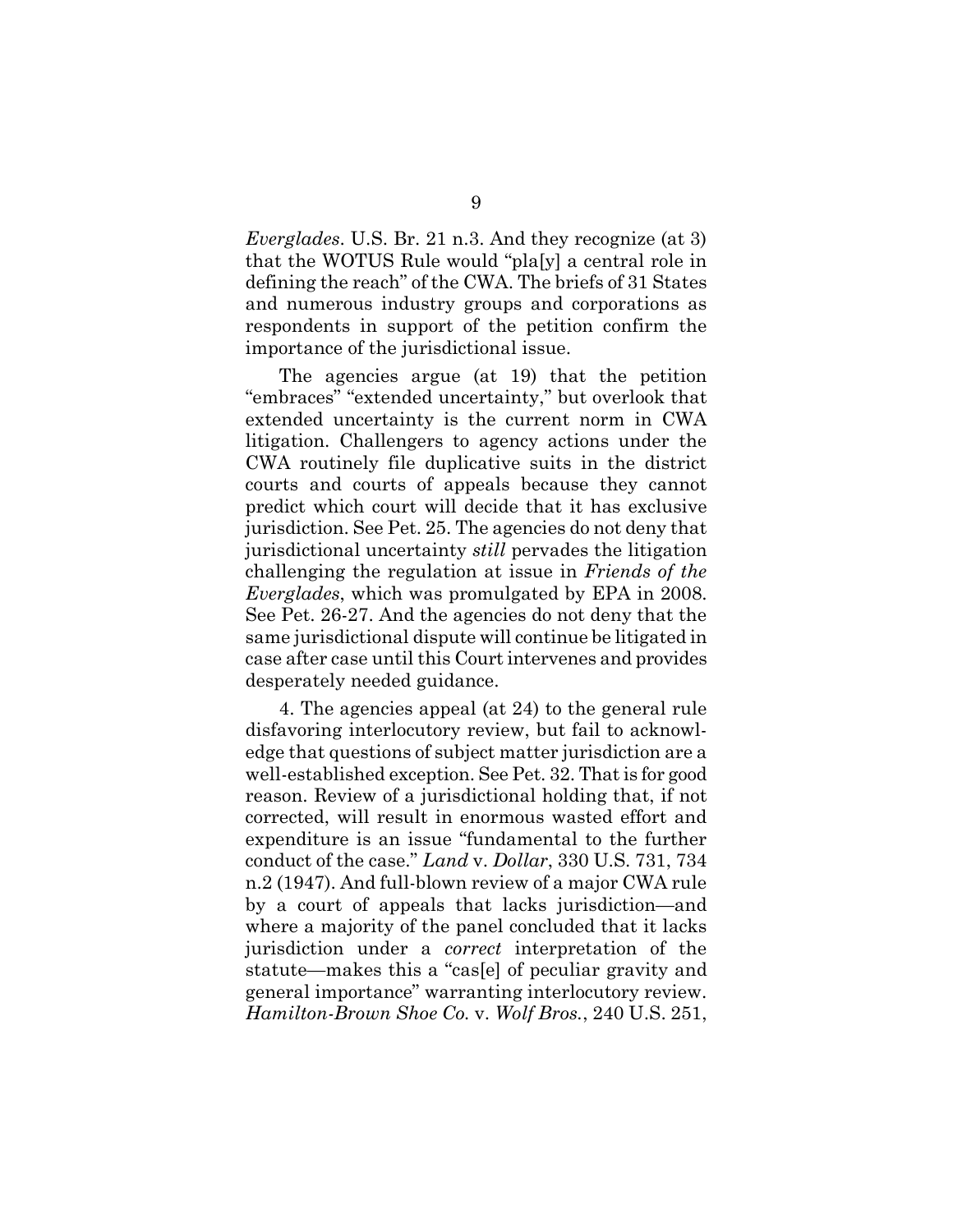258 (1916). See Shapiro *et al.*, SUPREME COURT PRACTICE 283 (10th ed. 2013) (where "there is some important and clear-cut issue of law that is fundamental to the further conduct of the case and that would otherwise qualify as a basis for certiorari, the case may be reviewed despite its interlocutory status") (citing numerous examples).

The agencies are less than candid with this Court when they assert (at 9, 24) that it should not intervene now because the case is far along in the Sixth Circuit. A certiorari grant by this Court would predictably result in a stay of proceedings in the Sixth Circuit, before the agencies file their 63,000-word brief due January 18, the intervenors file multiple briefs due February 8, the four sets of petitioners file their reply briefs due March 8, the parties prepare the massive deferred appendix, the parties submit final-form briefs, the Sixth Circuit hears argument and renders a decision based on thousands of pages of briefs and tens of thousands of pages of record, and the full court considers the inevitable *en banc* petitions. The parties, the judiciary, and taxpayers should not be required to endure that enormous expenditure of money and effort in a case that is proceeding in the wrong court.

A lack of candor is evident too in the agencies' failure to mention the imminence of a new Administration. A grant of certiorari now would foreclose the need for the otherwise inevitable motion practice over how the case should proceed in light of President-Elect Trump's promise that his Administration "will eliminate the highly invasive 'Waters of the US' rule." President-Elect Donald J. Trump Transition, *Energy Independence*, https://greatagain. gov/energy-independence-69767de8166#.5orwmlrxk. See, *e.g.*, *Mississippi* v. *U.S. EPA*, No. 08-1200 (D.C. Cir. 2009) (motion practice resulting in abeyance of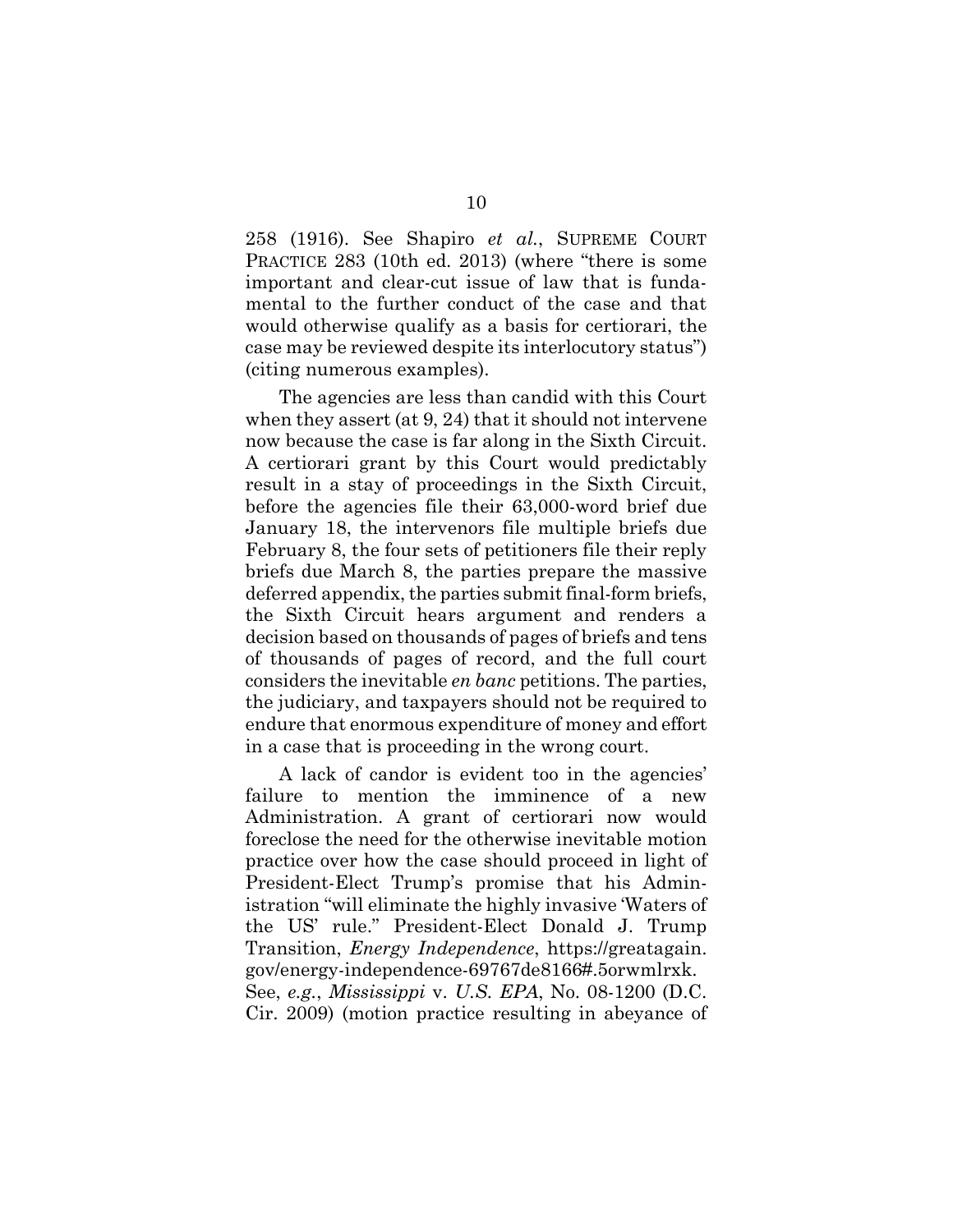litigation over Ozone NAAQS while Obama EPA reconsidered the Bush-era rule). Whether merits briefing eventually proceeds as to the propriety of the current WOTUS Rule or instead as a challenge to an EPA revocation of that Rule, the jurisdictional issue under Section 1369(b)(1) remains live, recurring, uncertain, the subject of a circuit conflict, and critically in need of this Court's resolution.<sup>2</sup>

### **CONCLUSION**

The petition for certiorari should be granted.

<sup>2</sup> The possibility that the Sixth Circuit merits litigation may be held in abeyance at some point after the change in Administration makes this case more rather than less suitable for review. The agencies' review of the WOTUS Rule will take many months even after new agency personnel are in place and will conclude long after this Court has decided where jurisdiction belongs. *E.g.*, *Mississippi*, *supra* (EPA requested abeyance in March 2009 and announced its intent to reconsider the Ozone NAAQS rule in September 2009). When litigation resumes, over either the Rule or its revocation, it can restart in the correct court in accordance with this Court's ruling on Section 1369(b)(1) jurisdiction.